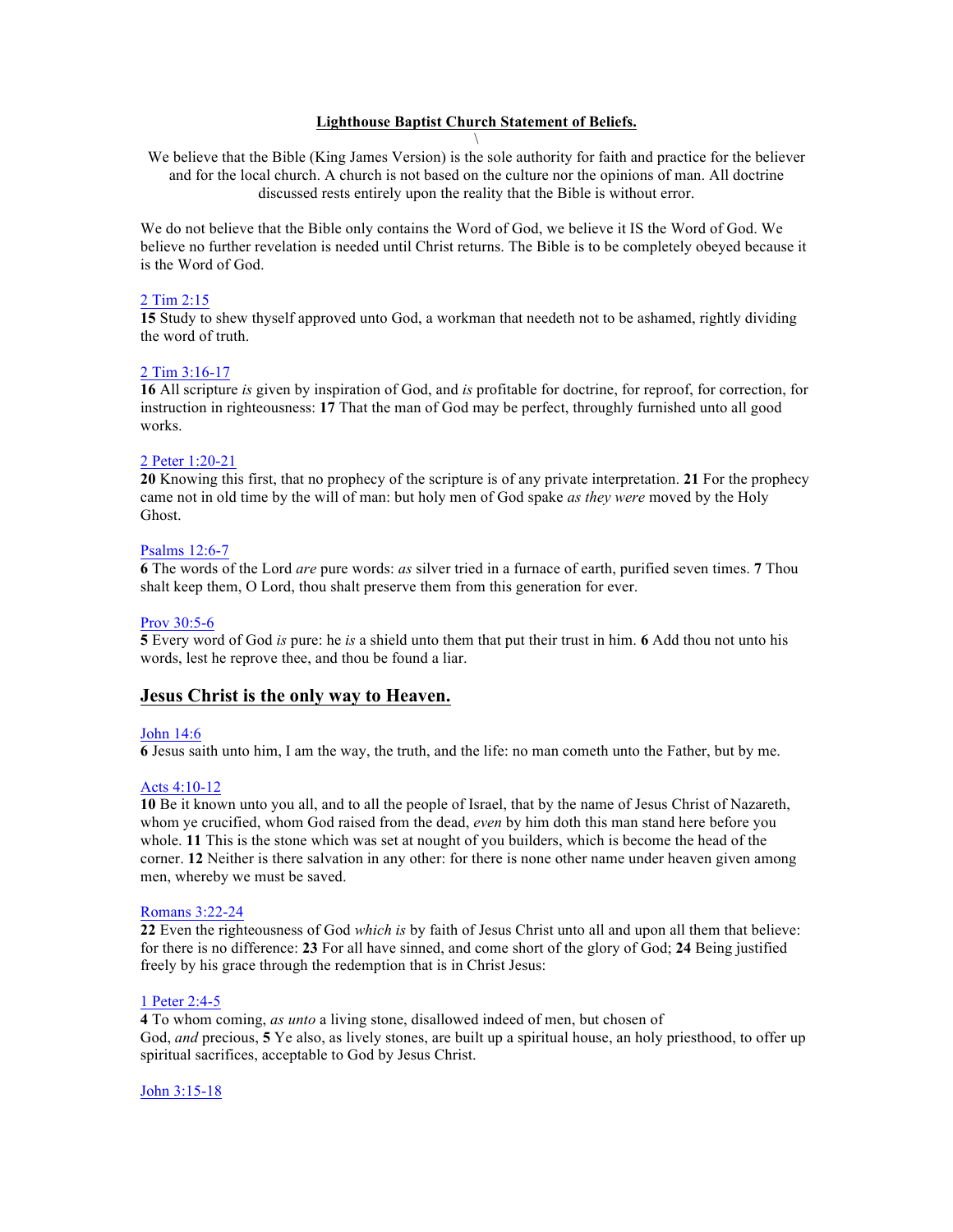**15** That whosoever believeth in him should not perish, but have eternal life. **16** For God so loved the world, that he gave his only begotten Son, that whosoever believeth in him should not perish, but have everlasting life.**17** For God sent not his Son into the world to condemn the world; but that the world through him might be saved. **18** He that believeth on him is not condemned: but he that believeth not is condemned already, because he hath not believed in the name of the only begotten Son of God.

## **Salvation is by grace alone. It always has been and always will be. Salvation is not by works, nor by baptism.**

## Eph 2:8-10

**8** For by grace are ye saved through faith; and that not of yourselves: *it is* the gift of God: **9** Not of works, lest any man should boast. **10** For we are his workmanship, created in Christ Jesus unto good works, which God hath before ordained that we should walk in them.

### Acts 15:11

**11** But we believe that through the grace of the Lord Jesus Christ we shall be saved, even as they.

### Romans 5:15

**15** But not as the offence, so also *is* the free gift. For if through the offence of one many be dead, much more the grace of God, and the gift by grace, *which is* by one man, Jesus Christ, hath abounded unto many.

### **Salvation is through the gospel.**

### 1 Cor 15:1-4

**1** Moreover, brethren, I declare unto you the gospel which I preached unto you, which also ye have received, and wherein ye stand; **2** By which also ye are saved, if ye keep in memory what I preached unto you, unless ye have believed in vain. **3** For I delivered unto you first of all that which I also received, how that Christ died for our sins according to the scriptures; **4** And that he was buried, and that he rose again the third day according to the scriptures:

### **The believer is eternally secure in Jesus Christ.**

### Jude 1:24-25

**24** Now unto him that is able to keep you from falling, and to present *you* faultless before the presence of his glory with exceeding joy, **25** To the only wise God our Saviour, *be* glory and majesty, dominion and power, both now and ever. Amen.

# Eph 4:30

**30** And grieve not the holy Spirit of God, whereby ye are sealed unto the day of redemption.

### Romans 8:37-39

**37** Nay, in all these things we are more than conquerors through him that loved us. **38** For I am persuaded, that neither death, nor life, nor angels, nor principalities, nor powers, nor things present, nor things to come, **39** Nor height, nor depth, nor any other creature, shall be able to separate us from the love of God, which is in Christ Jesus our Lord.

### **Local church**

### 1 Tim 3:15

**15** But if I tarry long, that thou mayest know how thou oughtest to behave thyself in the house of God, which is the church of the living God, the pillar and ground of the truth.

We believe in the authority of the local church. We stand for the truth and are not ashamed of that truth. We are taught how we are to behave ourselves at church through the written Word of God. We are not allowed to conduct ourselves in any manner that society dictates to us.